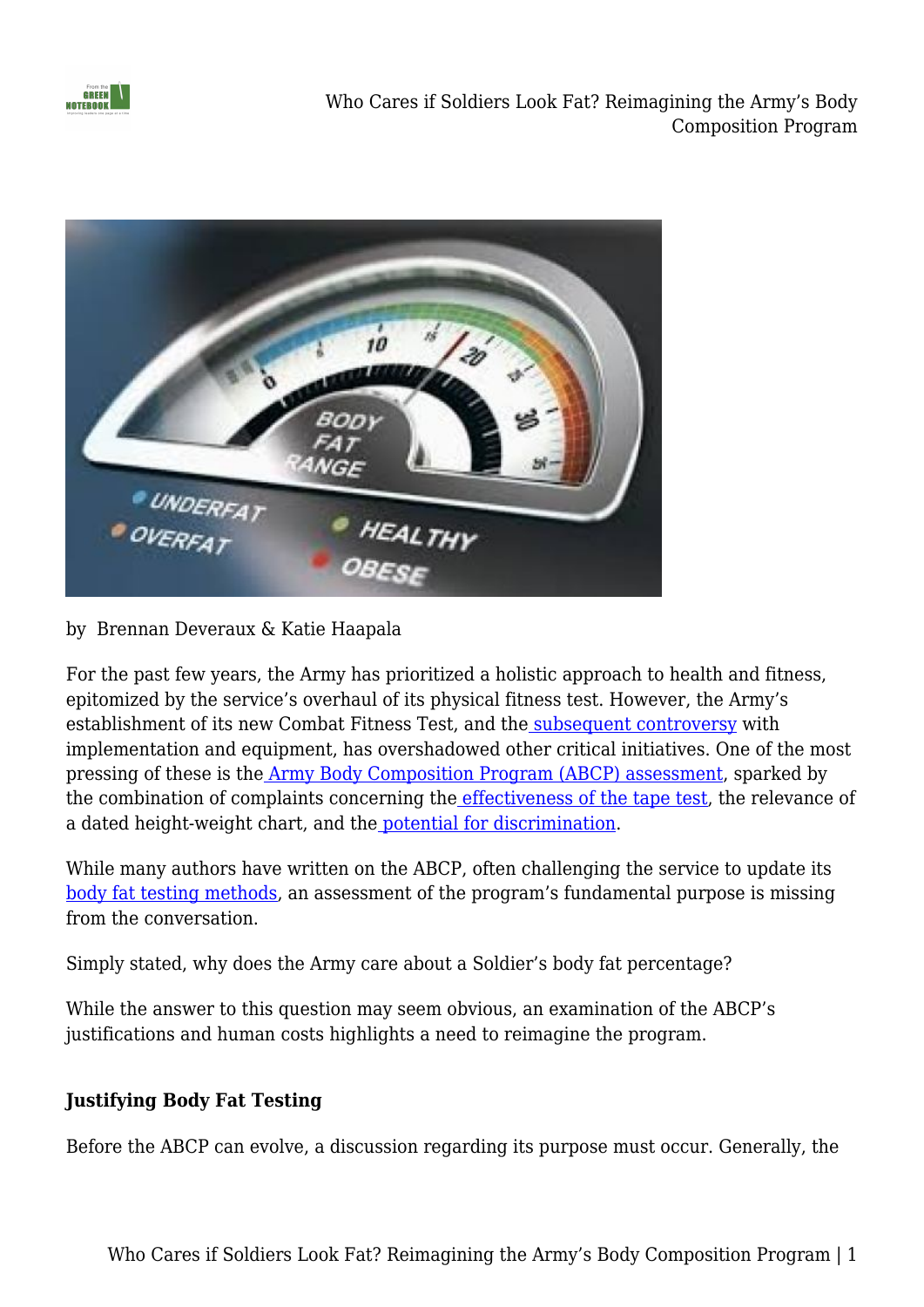

program justification fits into three different categories: fitness, medical, and appearance.

The first justification is that a Soldier's body fat percentage provides commanders an indication of a Soldier's fitness level. This idea implies that the Army designed the ABCP to supplement a physical fitness assessment. However, while they may mirror each other in scheduling, body fat testing is currently a standalone event. A Soldier could achieve a perfect score on their fitness test but fall outside a dated height-weight ratio and require body fat testing, and if they "bust" on the tape test, have their career put in jeopardy. In contrast, a Soldier who struggles to achieve the bare minimum score may not even require body fat testing based on their body mass index. In this context, the ABCP is unrelated to fitness. Instead, it is simply associated with it. The introduction of the new fitness test challenges this justification even further, as the Army Combat Fitness Test is a detailed assessment of each Soldier's fitness level. Moving forward, if the ABCP is to supplement other fitness tools, the Army should directly link body fat testing to physical performance. For example, this could include only testing Soldiers who fail their fitness tests, cannot conduct every event, or achieve some established "excelling" score overall or per event.

The second justification is that body fat percentage indicates eventual health problems or a higher risk of injury in weight-bearing activities. Notably, current policy deems this health indicator potentially career-ending. Why would this justification not apply to other indicators like [high blood pressure](https://www.mayoclinic.org/diseases-conditions/high-blood-pressure/symptoms-causes/syc-20373410), [rampant tobacco and alcohol use,](https://www.mountelizabeth.com.sg/healthplus/article/how-smoking-and-drinking-affects-the-body) or similar health issues and choices? A Soldier should not be flagged or removed from service because they "might" have or are "more likely" to have health issues in the future. Moving forward, if the Army wishes to use body fat testing as an indicator for medical health, it should treat it like similar indicators. This means making the medical community the testing agency and conducting height-weight screening as part of regular medical appointments or periodic health assessments. Like regular blood pressure screening, a Soldier that falls outside recommended height-weight numbers and tape-test measurements should receive the referrals and medical advice currently associated with the ABCP. However, like any medical issue, there should not be a stigma associated with receiving help. In turn, a Soldier should not receive administrative action if it does not limit their ability to perform their assigned job.

The final justification for body fat testing is that it ensures service members maintain a "soldierly appearance." This justification is the weakest and is not in line with societal changes. One can ask what a soldierly appearance is and who defines it to undermine this claim and highlight its potentially discriminatory nature. A simple look at military leaders across time shows that some of America's most famous generals had varying body types. Was one more soldierly looking than another? Do other physical factors impact soldierly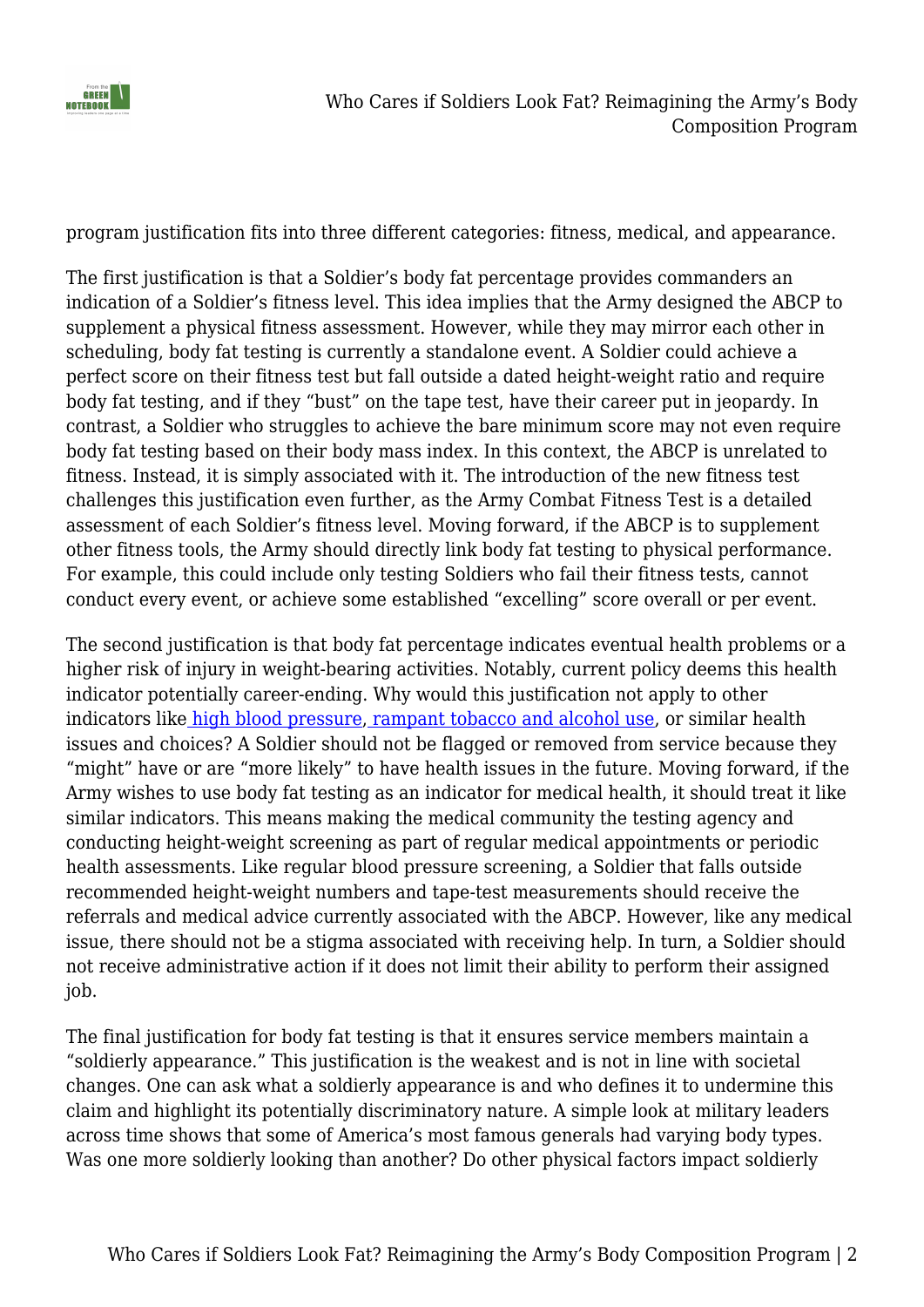

appearance? Should ugly Soldiers be flagged? How about someone with an unseemly scar or birthmark? Cauliflower ear? While hyperbole, this line of reasoning fundamentally challenges any policy that terminates an individual's employment based on their appearance. Appearance has no bearing on the quality or character of a Soldier. In line with this, the Army recentl[y](https://www.military.com/daily-news/2020/06/25/inside-armys-decision-eliminate-photos-officer-promotion-boards.html) [removed photos](https://www.military.com/daily-news/2020/06/25/inside-armys-decision-eliminate-photos-officer-promotion-boards.html) from all promotion boards, eliminating "appearance" from the evaluation process. Similarly, the Army should not use body fat testing to judge soldierly appearance. Nor should it terminate someone's employment for how they look; this is not in line with the nation's values and does not represent a ["People](https://www.army.mil/peoplefirst/) [First](https://www.army.mil/peoplefirst/)" mentality.

### **The Human Cost of Body Fat Testing**

While the current tape test is one of the most economical means of testing—a factor that the Army's assessment of the ABCP will likely account for—an often-overlooked cost is the toll the program takes on the individual Soldier, the unit, and the service as a whole.

For the individual Soldier, while the cost is primarily their reputation and potentially their career, the pressure to pass the tape test or avoid the process altogether by getting under screening weight can lead to health issues. It is not uncommon for Soldiers who are close to failing to participate in unhealthy weight loss methods on one end of the spectrum—fad diets and overtraining—to downright dangerous options on the other end such as dehydration, starvation, or even abusing over-the-counter drugs like diuretics and laxatives. The Army acknowledges this potential in th[e](https://armypubs.army.mil/epubs/DR_pubs/DR_a/pdf/web/ARN7779_AR600-9_FINAL.pdf) [ABCP regulation](https://armypubs.army.mil/epubs/DR_pubs/DR_a/pdf/web/ARN7779_AR600-9_FINAL.pdf), noting that "Soldiers that are close to exceeding the screening weight may attempt to lose weight quickly in the days leading up to a weigh-in." However, instead of addressing the issue, these "[concerning](https://taskandpurpose.com/news/acft-army-height-weight-standards/) [behaviors"](https://taskandpurpose.com/news/acft-army-height-weight-standards/) have become part of the Army's culture.

Additionally, failing the screening and tape test puts a Soldier's career in jeopardy. The initial administrative flag prevents promotions or favorable action, and a lack of improvement results in separation. Importantly, this flag remains in a person's record for three years, even if they change organizations. Not only does the stigma of this "Scarlet F" follow a Soldier to their next duty assignment and prevent a fresh start, but if they reenter the program in this three-year window, the unit must initiate separation.

At the u[n](https://www.rand.org/content/dam/rand/pubs/research_reports/RR2900/RR2979/RAND_RR2979.pdf)it level, the cost is time, burdening an [already taxed organization](https://www.rand.org/content/dam/rand/pubs/research_reports/RR2900/RR2979/RAND_RR2979.pdf).

Consequently, this opportunity cost may take away time from training warfighting competencies. As it currently stands, leadership at the company level must screen every Soldier twice annually, with many across the force regularly falling outside of screening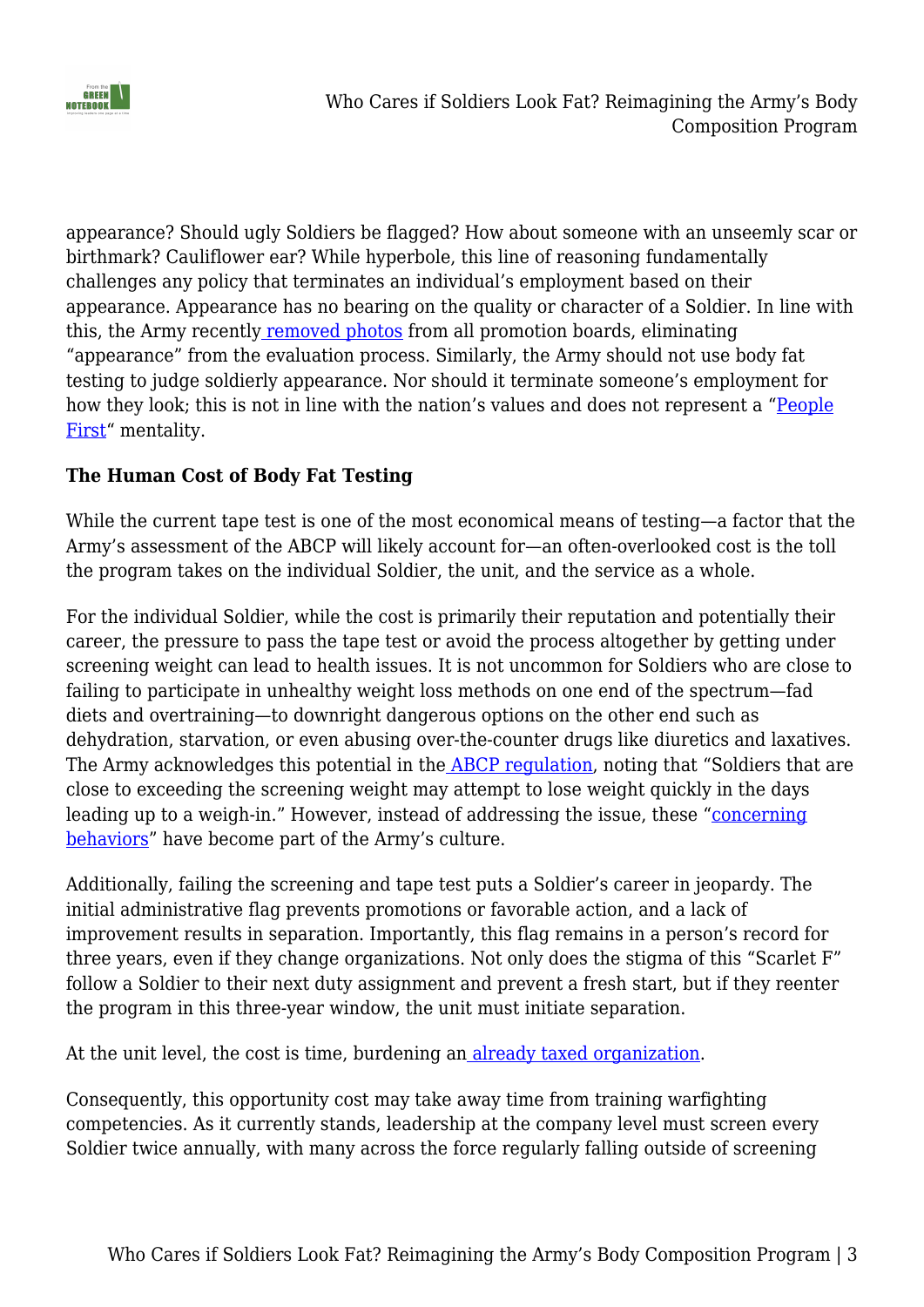

charts and requiring body fat testing. Subsequently, all tape-test failures require counseling directly from the commander, may be required to attend classes with health care providers—taking Soldiers and direct-line supervisors away from their daily tasks—and must be retested monthly for progress. In turn, tracking the completion of each of these steps adds to the already full plates of leaders. This administrative toll is an example of an outdated program burdening command teams.

At the service level, the cost is talent.

Soldiers who leave the Army due to their weight take their experience and expertise from the force. If the Army spends the time and money to train a Soldier but chooses to separate a capable individual because he or she is "fat," the service has been careless with its limited resources. In an age of Inter-State competition and economic growth, the Army will likely find itself in a ["war for talent](https://www.defense.gov/News/News-Stories/Article/Article/1493328/military-leaders-highlight-efforts-challenges-in-recruiting-retention/)" with the other services and the civilian sector. Is the service willing to die on this hill singing, "if you wanna be airborne, you gotta be thin…"? For the strategic benefit of the service, Army leaders must be open to challenging standards that may no longer be serving their intended purposes.

#### **Conclusion**

With the ABCP assessment currently underway, the Army has an opportunity to reimagine this long standing program and assess its underlying need for body fat testing. With an emphasis on holistic health and fitness, a retooling of the ABCP better facilitates Army priorities by applying body fat testing on a deliberate and case-by-case basis. If the Army determines that it is needed to supplement fitness tests, it can link body fat testing directly to physical performance. Additionally, the Army can tie body fat screening to periodic health assessments if it is an essential health indicator. Finally, suppose the Army's need to maintain appearance standards drives body fat testing. In that case, it is time for the service to question if this approach aligns with espoused values, potentially leading to program termination.

These changes support the Army's People-First Strategy, unburden command teams, and gradually improve recruiting and retention numbers. Overall, it is time for the Army to overcome its aversion to varying body types and judge Soldiers on their job performance and character. At the end of the day, who cares if Soldiers look fat.

*Major Brennan Deveraux is an Army Strategist and Art of War Scholar currently attending*